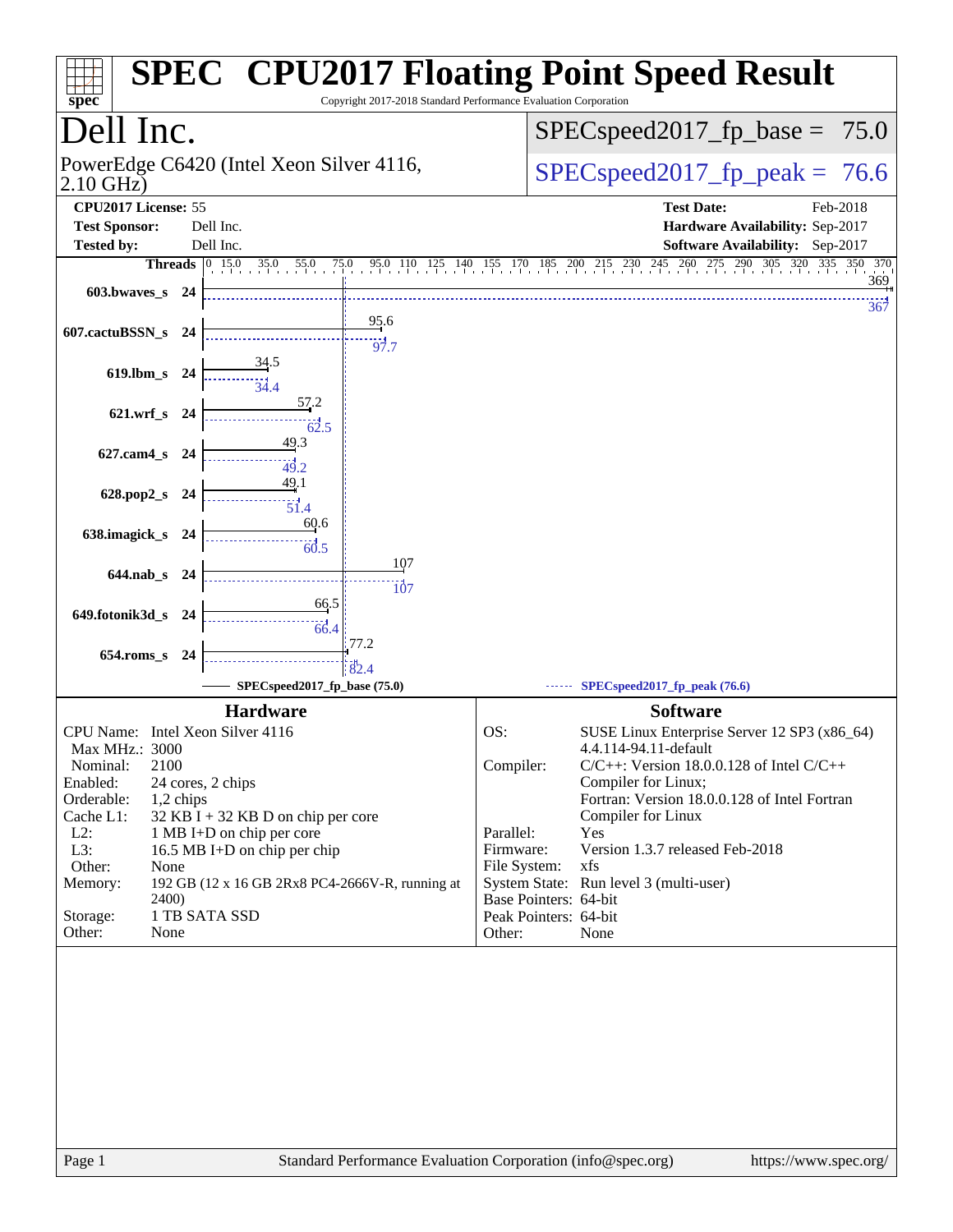

Copyright 2017-2018 Standard Performance Evaluation Corporation

# Dell Inc.

2.10 GHz) PowerEdge C6420 (Intel Xeon Silver 4116,  $\vert$  [SPECspeed2017\\_fp\\_peak =](http://www.spec.org/auto/cpu2017/Docs/result-fields.html#SPECspeed2017fppeak) 76.6

 $SPECspeed2017_fp\_base = 75.0$ 

**[CPU2017 License:](http://www.spec.org/auto/cpu2017/Docs/result-fields.html#CPU2017License)** 55 **[Test Date:](http://www.spec.org/auto/cpu2017/Docs/result-fields.html#TestDate)** Feb-2018 **[Test Sponsor:](http://www.spec.org/auto/cpu2017/Docs/result-fields.html#TestSponsor)** Dell Inc. **[Hardware Availability:](http://www.spec.org/auto/cpu2017/Docs/result-fields.html#HardwareAvailability)** Sep-2017 **[Tested by:](http://www.spec.org/auto/cpu2017/Docs/result-fields.html#Testedby)** Dell Inc. **[Software Availability:](http://www.spec.org/auto/cpu2017/Docs/result-fields.html#SoftwareAvailability)** Sep-2017

### **[Results Table](http://www.spec.org/auto/cpu2017/Docs/result-fields.html#ResultsTable)**

|                                    | <b>Base</b>    |                |              |                |              |                |       | <b>Peak</b>    |                |              |                |              |                |              |
|------------------------------------|----------------|----------------|--------------|----------------|--------------|----------------|-------|----------------|----------------|--------------|----------------|--------------|----------------|--------------|
| <b>Benchmark</b>                   | <b>Threads</b> | <b>Seconds</b> | <b>Ratio</b> | <b>Seconds</b> | <b>Ratio</b> | <b>Seconds</b> | Ratio | <b>Threads</b> | <b>Seconds</b> | <b>Ratio</b> | <b>Seconds</b> | <b>Ratio</b> | <b>Seconds</b> | <b>Ratio</b> |
| 603.bwayes s                       | 24             | 160            | 369          | 161            | 367          | 160            | 370   | 24             | 161            | 367          | 161            | 367          | 161            | 367          |
| 607.cactuBSSN s                    | 24             | 175            | 95.1         | 174            | 95.6         | 174            | 95.8  | 24             | 171            | 97.7         | 170            | 98.1         | 171            | 97.6         |
| $619.1$ bm s                       | 24             | 152            | 34.5         | 153            | 34.3         | 150            | 34.9  | 24             | 153            | 34.3         | 152            | 34.4         | 152            | 34.5         |
| $621.wrf$ s                        | 24             | 230            | 57.6         | 232            | 57.1         | 231            | 57.2  | 24             | 212            | 62.5         | 213            | 62.0         | 211            | 62.7         |
| $627$ .cam $4 \text{ s}$           | 24             | 180            | 49.3         | 180            | 49.3         | 180            | 49.3  | 24             | 180            | 49.2         | 180            | 49.1         | 180            | 49.3         |
| $628.pop2_s$                       | 24             | 242            | 49.0         | 242            | 49.1         | 239            | 49.7  | 24             | 231            | 51.4         | 231            | 51.3         | 230            | 51.6         |
| 638.imagick_s                      | 24             | 240            | 60.0         | 238            | 60.6         | 238            | 60.6  | 24             | 238            | 60.7         | 239            | 60.4         | 238            | 60.5         |
| $644$ .nab s                       | 24             | 163            | 107          | 163            | 107          | 163            | 107   | 24             | 163            | 107          | 163            | <b>107</b>   | 163            | 107          |
| 649.fotonik3d s                    | 24             | 137            | 66.5         | 137            | 66.5         | 136            | 66.9  | 24             | 137            | 66.4         | 137            | 66.7         | 138            | 66.0         |
| $654$ .roms s                      | 24             | 204            | 77.2         | 204            | 77.1         | 203            | 77.5  | 24             | 194            | 81.3         | <u> 191</u>    | 82.4         | 191            | 82.6         |
| $SPEC speed2017$ fp base =<br>75.0 |                |                |              |                |              |                |       |                |                |              |                |              |                |              |

**[SPECspeed2017\\_fp\\_peak =](http://www.spec.org/auto/cpu2017/Docs/result-fields.html#SPECspeed2017fppeak) 76.6**

Results appear in the [order in which they were run.](http://www.spec.org/auto/cpu2017/Docs/result-fields.html#RunOrder) Bold underlined text [indicates a median measurement](http://www.spec.org/auto/cpu2017/Docs/result-fields.html#Median).

#### **[Operating System Notes](http://www.spec.org/auto/cpu2017/Docs/result-fields.html#OperatingSystemNotes)**

Stack size set to unlimited using "ulimit -s unlimited"

### **[General Notes](http://www.spec.org/auto/cpu2017/Docs/result-fields.html#GeneralNotes)**

Environment variables set by runcpu before the start of the run: KMP\_AFFINITY = "granularity=fine,compact" LD\_LIBRARY\_PATH = "/root/cpu2017/lib/ia32:/root/cpu2017/lib/intel64:/root/cpu2017/je5.0.1-32:/root/cpu2017/je5.0.1-64" OMP\_STACKSIZE = "192M"

 Binaries compiled on a system with 1x Intel Core i7-4790 CPU + 32GB RAM memory using Redhat Enterprise Linux 7.4 Yes: The test sponsor attests, as of date of publication, that CVE-2017-5754 (Meltdown) is mitigated in the system as tested and documented.

 Yes: The test sponsor attests, as of date of publication, that CVE-2017-5753 (Spectre variant 1) is mitigated in the system as tested and documented.

 Yes: The test sponsor attests, as of date of publication, that CVE-2017-5715 (Spectre variant 2) is mitigated in the system as tested and documented.

Transparent Huge Pages enabled by default

Prior to runcpu invocation

Filesystem page cache synced and cleared with:

sync; echo 3> /proc/sys/vm/drop\_caches

#### **[Platform Notes](http://www.spec.org/auto/cpu2017/Docs/result-fields.html#PlatformNotes)**

 BIOS settings: Sub NUMA Cluster disabled Virtualization Technology disabled

**(Continued on next page)**

Page 2 Standard Performance Evaluation Corporation [\(info@spec.org\)](mailto:info@spec.org) <https://www.spec.org/>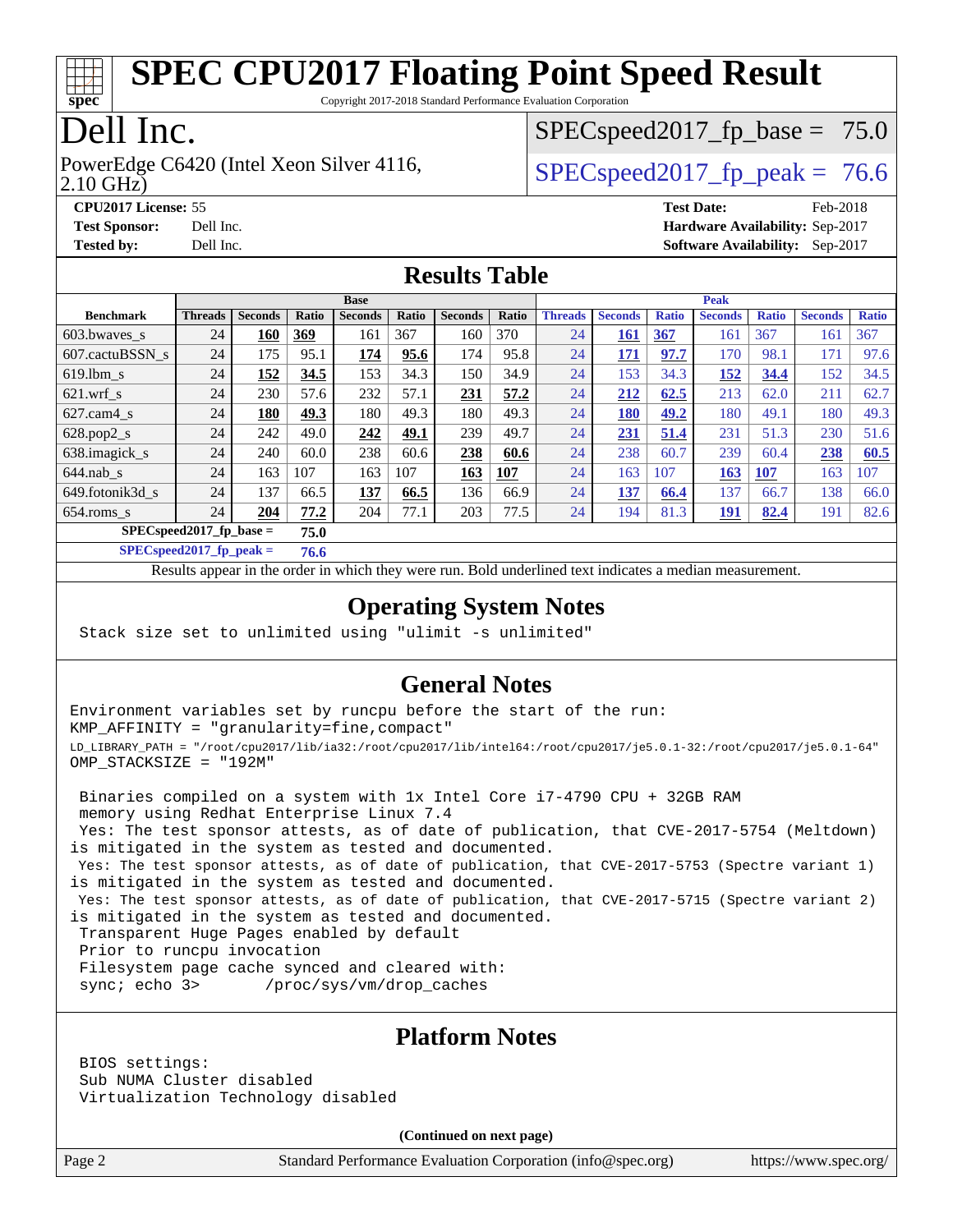

Copyright 2017-2018 Standard Performance Evaluation Corporation

### Dell Inc.

2.10 GHz) PowerEdge C6420 (Intel Xeon Silver 4116,  $\vert$  [SPECspeed2017\\_fp\\_peak =](http://www.spec.org/auto/cpu2017/Docs/result-fields.html#SPECspeed2017fppeak) 76.6

 $SPECspeed2017_fp\_base = 75.0$ 

**[CPU2017 License:](http://www.spec.org/auto/cpu2017/Docs/result-fields.html#CPU2017License)** 55 **[Test Date:](http://www.spec.org/auto/cpu2017/Docs/result-fields.html#TestDate)** Feb-2018 **[Test Sponsor:](http://www.spec.org/auto/cpu2017/Docs/result-fields.html#TestSponsor)** Dell Inc. **[Hardware Availability:](http://www.spec.org/auto/cpu2017/Docs/result-fields.html#HardwareAvailability)** Sep-2017 **[Tested by:](http://www.spec.org/auto/cpu2017/Docs/result-fields.html#Testedby)** Dell Inc. **[Software Availability:](http://www.spec.org/auto/cpu2017/Docs/result-fields.html#SoftwareAvailability)** Sep-2017

#### **[Platform Notes \(Continued\)](http://www.spec.org/auto/cpu2017/Docs/result-fields.html#PlatformNotes)**

Page 3 Standard Performance Evaluation Corporation [\(info@spec.org\)](mailto:info@spec.org) <https://www.spec.org/> System Profile set to Custom CPU Performance set to Maximum Performance C States set to Autonomous C1EE disabled Uncore Frequency set to Dynamic Energy Efficiency Policy set to Performance Memory Patrol Scrub disabled Logical Processor disabled CPU Interconnect Bus Link Power Management disabled PCI ASPM L1 Link Power Management disabled Sysinfo program /root/cpu2017/bin/sysinfo Rev: r5797 of 2017-06-14 96c45e4568ad54c135fd618bcc091c0f running on linux-jfqv Mon Feb 26 21:04:25 2018 SUT (System Under Test) info as seen by some common utilities. For more information on this section, see <https://www.spec.org/cpu2017/Docs/config.html#sysinfo> From /proc/cpuinfo model name : Intel(R) Xeon(R) Silver 4116 CPU @ 2.10GHz 2 "physical id"s (chips) 24 "processors" cores, siblings (Caution: counting these is hw and system dependent. The following excerpts from /proc/cpuinfo might not be reliable. Use with caution.) cpu cores : 12 siblings : 12 physical 0: cores 0 1 2 3 4 5 8 9 10 11 12 13 physical 1: cores 0 1 2 3 4 5 8 9 10 11 12 13 From lscpu: Architecture: x86\_64 CPU op-mode(s): 32-bit, 64-bit Byte Order: Little Endian  $CPU(s):$  24 On-line CPU(s) list: 0-23 Thread(s) per core: 1 Core(s) per socket: 12 Socket(s): 2 NUMA node(s): 2 Vendor ID: GenuineIntel CPU family: 6 Model: 85 Model name:  $Intel(R)$  Xeon(R) Silver 4116 CPU @ 2.10GHz Stepping: 4 CPU MHz: 2095.070 BogoMIPS: 4190.14 Virtualization: VT-x **(Continued on next page)**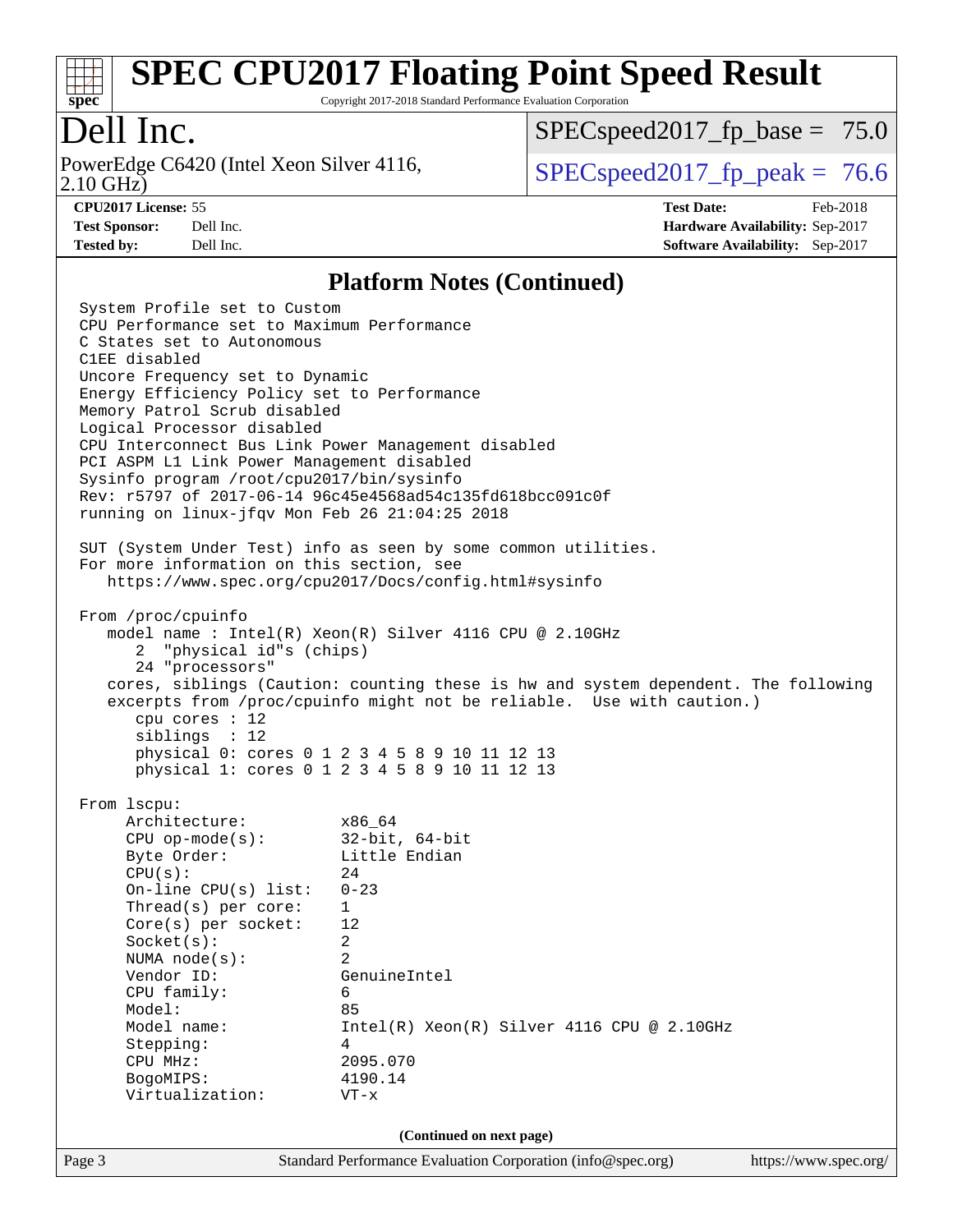

Copyright 2017-2018 Standard Performance Evaluation Corporation

# Dell Inc.

2.10 GHz) PowerEdge C6420 (Intel Xeon Silver 4116,  $\vert$  [SPECspeed2017\\_fp\\_peak =](http://www.spec.org/auto/cpu2017/Docs/result-fields.html#SPECspeed2017fppeak) 76.6

 $SPECspeed2017_fp\_base = 75.0$ 

**[CPU2017 License:](http://www.spec.org/auto/cpu2017/Docs/result-fields.html#CPU2017License)** 55 **[Test Date:](http://www.spec.org/auto/cpu2017/Docs/result-fields.html#TestDate)** Feb-2018 **[Test Sponsor:](http://www.spec.org/auto/cpu2017/Docs/result-fields.html#TestSponsor)** Dell Inc. **[Hardware Availability:](http://www.spec.org/auto/cpu2017/Docs/result-fields.html#HardwareAvailability)** Sep-2017 **[Tested by:](http://www.spec.org/auto/cpu2017/Docs/result-fields.html#Testedby)** Dell Inc. **[Software Availability:](http://www.spec.org/auto/cpu2017/Docs/result-fields.html#SoftwareAvailability)** Sep-2017

#### **[Platform Notes \(Continued\)](http://www.spec.org/auto/cpu2017/Docs/result-fields.html#PlatformNotes)**

 L1d cache: 32K L1i cache: 32K L2 cache: 1024K L3 cache: 16896K NUMA node0 CPU(s): 0,2,4,6,8,10,12,14,16,18,20,22 NUMA node1 CPU(s): 1,3,5,7,9,11,13,15,17,19,21,23 Flags: fpu vme de pse tsc msr pae mce cx8 apic sep mtrr pge mca cmov pat pse36 clflush dts acpi mmx fxsr sse sse2 ss ht tm pbe syscall nx pdpe1gb rdtscp lm constant\_tsc art arch\_perfmon pebs bts rep\_good nopl xtopology nonstop\_tsc aperfmperf eagerfpu pni pclmulqdq dtes64 monitor ds\_cpl vmx smx est tm2 ssse3 sdbg fma cx16 xtpr pdcm pcid dca sse4\_1 sse4\_2 x2apic movbe popcnt tsc\_deadline\_timer aes xsave avx f16c rdrand lahf\_lm abm 3dnowprefetch ida arat epb invpcid\_single pln pts dtherm intel\_pt rsb\_ctxsw spec\_ctrl retpoline kaiser tpr\_shadow vnmi flexpriority ept vpid fsgsbase tsc\_adjust bmi1 hle avx2 smep bmi2 erms invpcid rtm cqm mpx avx512f avx512dq rdseed adx smap clflushopt clwb avx512cd avx512bw avx512vl xsaveopt xsavec xgetbv1 cqm\_llc cqm\_occup\_llc pku ospke /proc/cpuinfo cache data cache size : 16896 KB From numactl --hardware WARNING: a numactl 'node' might or might not correspond to a physical chip. available: 2 nodes (0-1) node 0 cpus: 0 2 4 6 8 10 12 14 16 18 20 22 node 0 size: 95354 MB node 0 free: 90252 MB node 1 cpus: 1 3 5 7 9 11 13 15 17 19 21 23 node 1 size: 96749 MB node 1 free: 94134 MB node distances: node 0 1  $0: 10 21$  1: 21 10 From /proc/meminfo MemTotal: 196714276 kB HugePages\_Total: 0 Hugepagesize: 2048 kB From /etc/\*release\* /etc/\*version\* SuSE-release: SUSE Linux Enterprise Server 12 (x86\_64) VERSION = 12 PATCHLEVEL = 3 # This file is deprecated and will be removed in a future service pack or release. # Please check /etc/os-release for details about this release. os-release: **(Continued on next page)**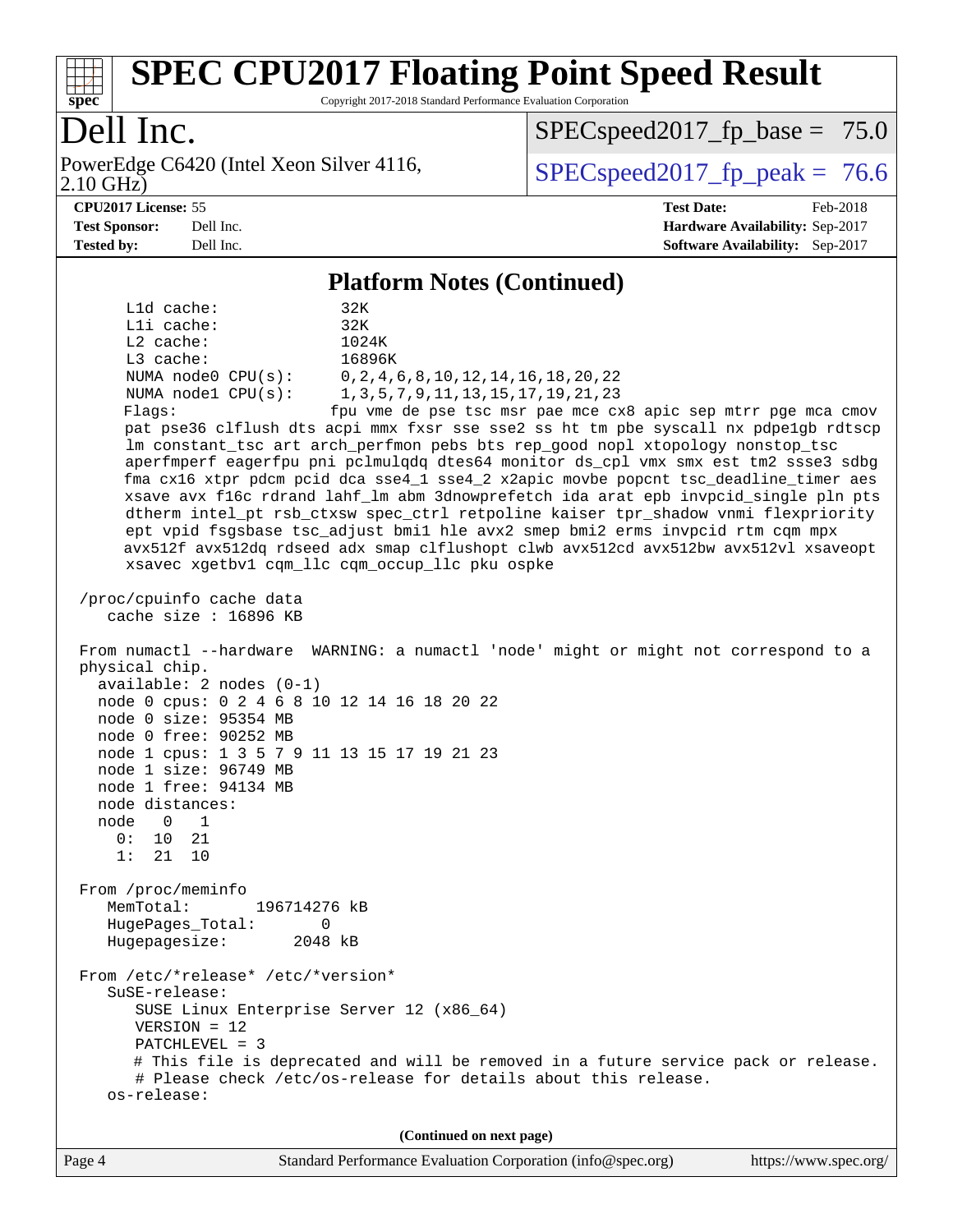

Copyright 2017-2018 Standard Performance Evaluation Corporation

### Dell Inc.

2.10 GHz) PowerEdge C6420 (Intel Xeon Silver 4116,  $\vert$  [SPECspeed2017\\_fp\\_peak =](http://www.spec.org/auto/cpu2017/Docs/result-fields.html#SPECspeed2017fppeak) 76.6

 $SPECspeed2017_fp\_base = 75.0$ 

**[CPU2017 License:](http://www.spec.org/auto/cpu2017/Docs/result-fields.html#CPU2017License)** 55 **[Test Date:](http://www.spec.org/auto/cpu2017/Docs/result-fields.html#TestDate)** Feb-2018 **[Test Sponsor:](http://www.spec.org/auto/cpu2017/Docs/result-fields.html#TestSponsor)** Dell Inc. **[Hardware Availability:](http://www.spec.org/auto/cpu2017/Docs/result-fields.html#HardwareAvailability)** Sep-2017 **[Tested by:](http://www.spec.org/auto/cpu2017/Docs/result-fields.html#Testedby)** Dell Inc. **[Software Availability:](http://www.spec.org/auto/cpu2017/Docs/result-fields.html#SoftwareAvailability)** Sep-2017

#### **[Platform Notes \(Continued\)](http://www.spec.org/auto/cpu2017/Docs/result-fields.html#PlatformNotes)**

 NAME="SLES" VERSION="12-SP3" VERSION\_ID="12.3" PRETTY\_NAME="SUSE Linux Enterprise Server 12 SP3" ID="sles" ANSI\_COLOR="0;32" CPE\_NAME="cpe:/o:suse:sles:12:sp3"

uname -a:

 Linux linux-jfqv 4.4.114-94.11-default #1 SMP Thu Feb 1 19:28:26 UTC 2018 (4309ff9) x86\_64 x86\_64 x86\_64 GNU/Linux

run-level 3 Feb 26 14:45

 SPEC is set to: /root/cpu2017 Filesystem Type Size Used Avail Use% Mounted on /dev/sda2 xfs 928G 31G 897G 4% /

 Additional information from dmidecode follows. WARNING: Use caution when you interpret this section. The 'dmidecode' program reads system data which is "intended to allow hardware to be accurately determined", but the intent may not be met, as there are frequent changes to hardware, firmware, and the "DMTF SMBIOS" standard. BIOS Dell Inc. 1.3.7 02/09/2018 Memory: 12x 00CE063200CE M393A2K43BB1-CTD 16 GB 2 rank 2666, configured at 2400 4x Not Specified Not Specified

(End of data from sysinfo program)

#### **[Compiler Version Notes](http://www.spec.org/auto/cpu2017/Docs/result-fields.html#CompilerVersionNotes)**

| CC     | 619.1bm_s(base) 638.imagick_s(base, peak) 644.nab_s(base, peak)                              |  |
|--------|----------------------------------------------------------------------------------------------|--|
|        | icc (ICC) 18.0.0 20170811<br>Copyright (C) 1985-2017 Intel Corporation. All rights reserved. |  |
| CC.    | 619.1bm s(peak)                                                                              |  |
|        | icc (ICC) 18.0.0 20170811<br>Copyright (C) 1985-2017 Intel Corporation. All rights reserved. |  |
|        | (Continued on next page)                                                                     |  |
| Page 5 |                                                                                              |  |
|        | Standard Performance Evaluation Corporation (info@spec.org)<br>https://www.spec.org/         |  |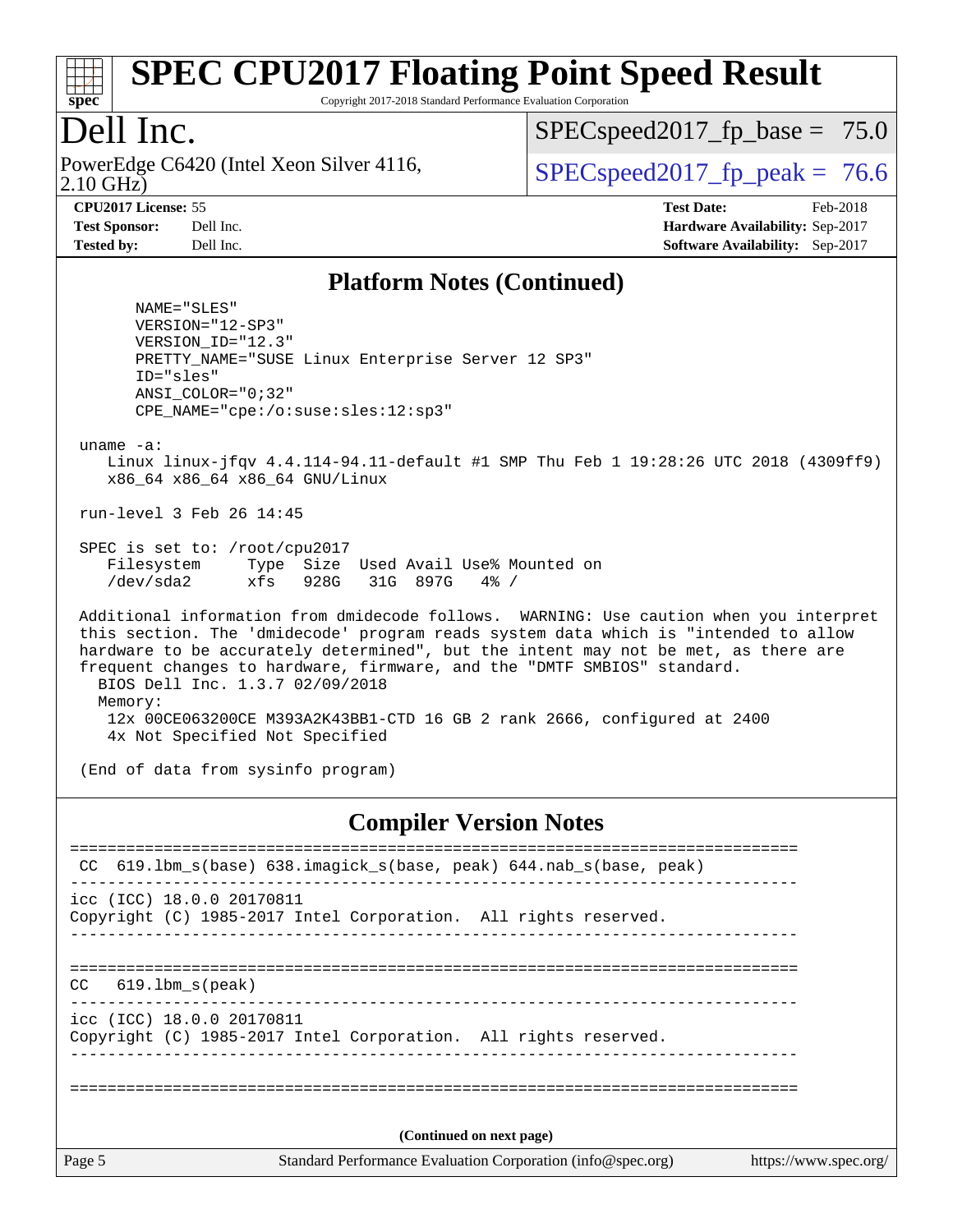

Copyright 2017-2018 Standard Performance Evaluation Corporation

# Dell Inc.

2.10 GHz) PowerEdge C6420 (Intel Xeon Silver 4116,  $\text{SPEC speed2017\_fp\_peak} = 76.6$ 

[SPECspeed2017\\_fp\\_base =](http://www.spec.org/auto/cpu2017/Docs/result-fields.html#SPECspeed2017fpbase) 75.0

**[CPU2017 License:](http://www.spec.org/auto/cpu2017/Docs/result-fields.html#CPU2017License)** 55 **[Test Date:](http://www.spec.org/auto/cpu2017/Docs/result-fields.html#TestDate)** Feb-2018 **[Test Sponsor:](http://www.spec.org/auto/cpu2017/Docs/result-fields.html#TestSponsor)** Dell Inc. **[Hardware Availability:](http://www.spec.org/auto/cpu2017/Docs/result-fields.html#HardwareAvailability)** Sep-2017 **[Tested by:](http://www.spec.org/auto/cpu2017/Docs/result-fields.html#Testedby)** Dell Inc. **[Software Availability:](http://www.spec.org/auto/cpu2017/Docs/result-fields.html#SoftwareAvailability)** Sep-2017

#### **[Compiler Version Notes \(Continued\)](http://www.spec.org/auto/cpu2017/Docs/result-fields.html#CompilerVersionNotes)**

| (Continued on next page)                                                                                                                                        |  |  |  |  |  |  |
|-----------------------------------------------------------------------------------------------------------------------------------------------------------------|--|--|--|--|--|--|
| $621.wrf_s(peak) 628.pop2_s(peak)$<br>CC                                                                                                                        |  |  |  |  |  |  |
|                                                                                                                                                                 |  |  |  |  |  |  |
| Copyright (C) 1985-2017 Intel Corporation. All rights reserved.                                                                                                 |  |  |  |  |  |  |
| ifort (IFORT) 18.0.0 20170811<br>Copyright (C) 1985-2017 Intel Corporation. All rights reserved.<br>icc (ICC) 18.0.0 20170811                                   |  |  |  |  |  |  |
| $CC$ 621.wrf_s(base) 627.cam4_s(base, peak) 628.pop2_s(base)                                                                                                    |  |  |  |  |  |  |
| Copyright (C) 1985-2017 Intel Corporation. All rights reserved.                                                                                                 |  |  |  |  |  |  |
| ifort (IFORT) 18.0.0 20170811                                                                                                                                   |  |  |  |  |  |  |
| 603.bwaves_s(peak) 649.fotonik3d_s(peak) 654.roms_s(peak)<br>FC                                                                                                 |  |  |  |  |  |  |
| ifort (IFORT) 18.0.0 20170811<br>Copyright (C) 1985-2017 Intel Corporation. All rights reserved.                                                                |  |  |  |  |  |  |
| FC 603.bwaves_s(base) 649.fotonik3d_s(base) 654.roms_s(base)                                                                                                    |  |  |  |  |  |  |
|                                                                                                                                                                 |  |  |  |  |  |  |
| ifort (IFORT) 18.0.0 20170811<br>Copyright (C) 1985-2017 Intel Corporation. All rights reserved.                                                                |  |  |  |  |  |  |
| Copyright (C) 1985-2017 Intel Corporation. All rights reserved.<br>icc (ICC) 18.0.0 20170811<br>Copyright (C) 1985-2017 Intel Corporation. All rights reserved. |  |  |  |  |  |  |
| icpc (ICC) 18.0.0 20170811                                                                                                                                      |  |  |  |  |  |  |
| FC 607.cactuBSSN_s(peak)                                                                                                                                        |  |  |  |  |  |  |
|                                                                                                                                                                 |  |  |  |  |  |  |
| ifort (IFORT) 18.0.0 20170811<br>Copyright (C) 1985-2017 Intel Corporation. All rights reserved.                                                                |  |  |  |  |  |  |
| icc (ICC) 18.0.0 20170811<br>Copyright (C) 1985-2017 Intel Corporation. All rights reserved.                                                                    |  |  |  |  |  |  |
| icpc (ICC) 18.0.0 20170811<br>Copyright (C) 1985-2017 Intel Corporation. All rights reserved.                                                                   |  |  |  |  |  |  |
| FC 607.cactuBSSN_s(base)                                                                                                                                        |  |  |  |  |  |  |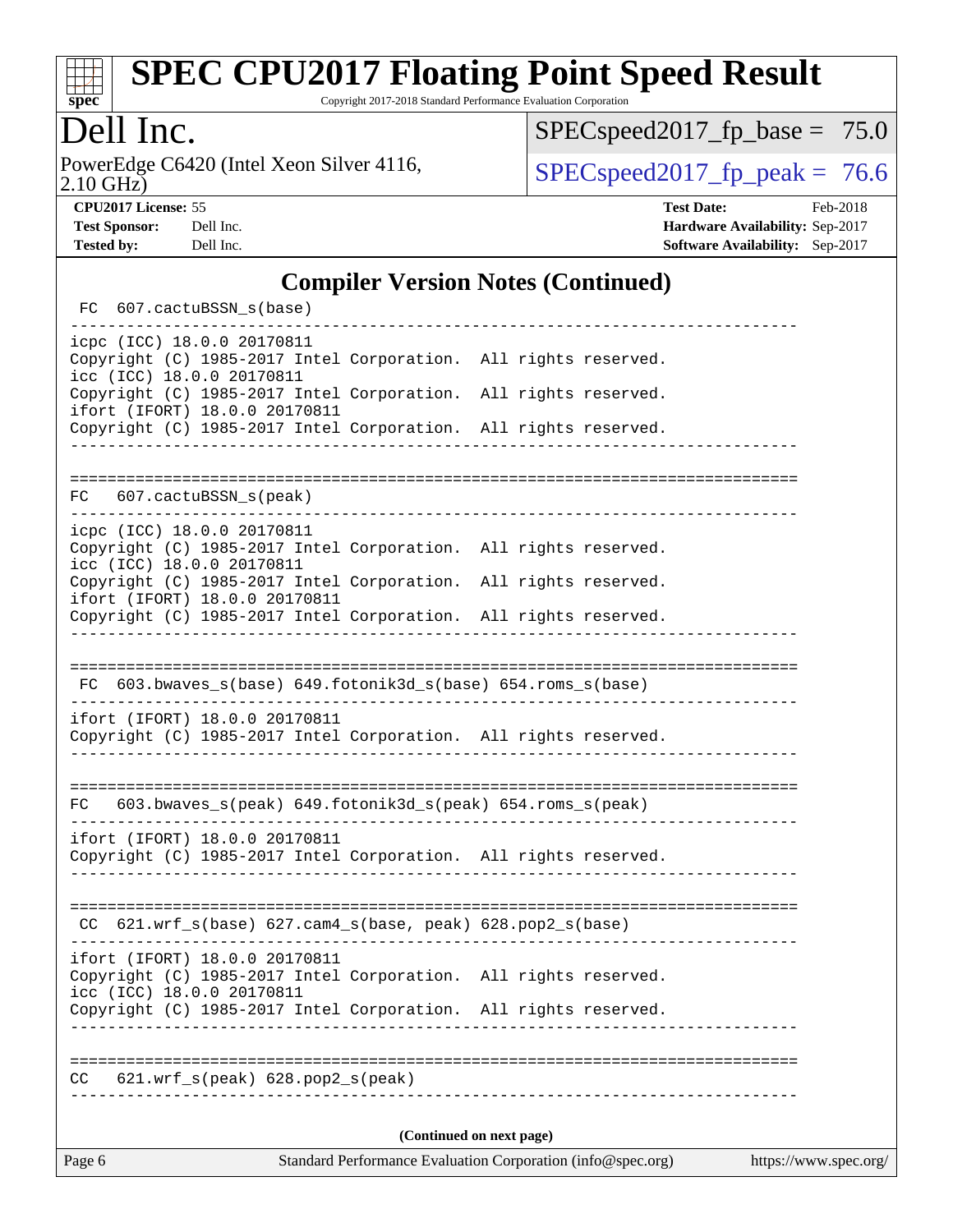

Copyright 2017-2018 Standard Performance Evaluation Corporation

# Dell Inc.

2.10 GHz) PowerEdge C6420 (Intel Xeon Silver 4116,  $\vert$  [SPECspeed2017\\_fp\\_peak =](http://www.spec.org/auto/cpu2017/Docs/result-fields.html#SPECspeed2017fppeak) 76.6

 $SPECspeed2017_fp\_base = 75.0$ 

**[CPU2017 License:](http://www.spec.org/auto/cpu2017/Docs/result-fields.html#CPU2017License)** 55 **[Test Date:](http://www.spec.org/auto/cpu2017/Docs/result-fields.html#TestDate)** Feb-2018

**[Test Sponsor:](http://www.spec.org/auto/cpu2017/Docs/result-fields.html#TestSponsor)** Dell Inc. **[Hardware Availability:](http://www.spec.org/auto/cpu2017/Docs/result-fields.html#HardwareAvailability)** Sep-2017 **[Tested by:](http://www.spec.org/auto/cpu2017/Docs/result-fields.html#Testedby)** Dell Inc. **[Software Availability:](http://www.spec.org/auto/cpu2017/Docs/result-fields.html#SoftwareAvailability)** Sep-2017

### **[Compiler Version Notes \(Continued\)](http://www.spec.org/auto/cpu2017/Docs/result-fields.html#CompilerVersionNotes)**

ifort (IFORT) 18.0.0 20170811 Copyright (C) 1985-2017 Intel Corporation. All rights reserved. icc (ICC) 18.0.0 20170811 Copyright (C) 1985-2017 Intel Corporation. All rights reserved. ------------------------------------------------------------------------------

## **[Base Compiler Invocation](http://www.spec.org/auto/cpu2017/Docs/result-fields.html#BaseCompilerInvocation)**

[C benchmarks](http://www.spec.org/auto/cpu2017/Docs/result-fields.html#Cbenchmarks):  $i$ cc

[Fortran benchmarks](http://www.spec.org/auto/cpu2017/Docs/result-fields.html#Fortranbenchmarks): [ifort](http://www.spec.org/cpu2017/results/res2018q1/cpu2017-20180305-03816.flags.html#user_FCbase_intel_ifort_18.0_8111460550e3ca792625aed983ce982f94888b8b503583aa7ba2b8303487b4d8a21a13e7191a45c5fd58ff318f48f9492884d4413fa793fd88dd292cad7027ca)

[Benchmarks using both Fortran and C](http://www.spec.org/auto/cpu2017/Docs/result-fields.html#BenchmarksusingbothFortranandC): [ifort](http://www.spec.org/cpu2017/results/res2018q1/cpu2017-20180305-03816.flags.html#user_CC_FCbase_intel_ifort_18.0_8111460550e3ca792625aed983ce982f94888b8b503583aa7ba2b8303487b4d8a21a13e7191a45c5fd58ff318f48f9492884d4413fa793fd88dd292cad7027ca) [icc](http://www.spec.org/cpu2017/results/res2018q1/cpu2017-20180305-03816.flags.html#user_CC_FCbase_intel_icc_18.0_66fc1ee009f7361af1fbd72ca7dcefbb700085f36577c54f309893dd4ec40d12360134090235512931783d35fd58c0460139e722d5067c5574d8eaf2b3e37e92)

[Benchmarks using Fortran, C, and C++:](http://www.spec.org/auto/cpu2017/Docs/result-fields.html#BenchmarksusingFortranCandCXX) [icpc](http://www.spec.org/cpu2017/results/res2018q1/cpu2017-20180305-03816.flags.html#user_CC_CXX_FCbase_intel_icpc_18.0_c510b6838c7f56d33e37e94d029a35b4a7bccf4766a728ee175e80a419847e808290a9b78be685c44ab727ea267ec2f070ec5dc83b407c0218cded6866a35d07) [icc](http://www.spec.org/cpu2017/results/res2018q1/cpu2017-20180305-03816.flags.html#user_CC_CXX_FCbase_intel_icc_18.0_66fc1ee009f7361af1fbd72ca7dcefbb700085f36577c54f309893dd4ec40d12360134090235512931783d35fd58c0460139e722d5067c5574d8eaf2b3e37e92) [ifort](http://www.spec.org/cpu2017/results/res2018q1/cpu2017-20180305-03816.flags.html#user_CC_CXX_FCbase_intel_ifort_18.0_8111460550e3ca792625aed983ce982f94888b8b503583aa7ba2b8303487b4d8a21a13e7191a45c5fd58ff318f48f9492884d4413fa793fd88dd292cad7027ca)

### **[Base Portability Flags](http://www.spec.org/auto/cpu2017/Docs/result-fields.html#BasePortabilityFlags)**

 603.bwaves\_s: [-DSPEC\\_LP64](http://www.spec.org/cpu2017/results/res2018q1/cpu2017-20180305-03816.flags.html#suite_basePORTABILITY603_bwaves_s_DSPEC_LP64) 607.cactuBSSN\_s: [-DSPEC\\_LP64](http://www.spec.org/cpu2017/results/res2018q1/cpu2017-20180305-03816.flags.html#suite_basePORTABILITY607_cactuBSSN_s_DSPEC_LP64) 619.lbm\_s: [-DSPEC\\_LP64](http://www.spec.org/cpu2017/results/res2018q1/cpu2017-20180305-03816.flags.html#suite_basePORTABILITY619_lbm_s_DSPEC_LP64) 621.wrf\_s: [-DSPEC\\_LP64](http://www.spec.org/cpu2017/results/res2018q1/cpu2017-20180305-03816.flags.html#suite_basePORTABILITY621_wrf_s_DSPEC_LP64) [-DSPEC\\_CASE\\_FLAG](http://www.spec.org/cpu2017/results/res2018q1/cpu2017-20180305-03816.flags.html#b621.wrf_s_baseCPORTABILITY_DSPEC_CASE_FLAG) [-convert big\\_endian](http://www.spec.org/cpu2017/results/res2018q1/cpu2017-20180305-03816.flags.html#user_baseFPORTABILITY621_wrf_s_convert_big_endian_c3194028bc08c63ac5d04de18c48ce6d347e4e562e8892b8bdbdc0214820426deb8554edfa529a3fb25a586e65a3d812c835984020483e7e73212c4d31a38223) 627.cam4\_s: [-DSPEC\\_LP64](http://www.spec.org/cpu2017/results/res2018q1/cpu2017-20180305-03816.flags.html#suite_basePORTABILITY627_cam4_s_DSPEC_LP64) [-DSPEC\\_CASE\\_FLAG](http://www.spec.org/cpu2017/results/res2018q1/cpu2017-20180305-03816.flags.html#b627.cam4_s_baseCPORTABILITY_DSPEC_CASE_FLAG) 628.pop2\_s: [-DSPEC\\_LP64](http://www.spec.org/cpu2017/results/res2018q1/cpu2017-20180305-03816.flags.html#suite_basePORTABILITY628_pop2_s_DSPEC_LP64) [-DSPEC\\_CASE\\_FLAG](http://www.spec.org/cpu2017/results/res2018q1/cpu2017-20180305-03816.flags.html#b628.pop2_s_baseCPORTABILITY_DSPEC_CASE_FLAG) [-convert big\\_endian](http://www.spec.org/cpu2017/results/res2018q1/cpu2017-20180305-03816.flags.html#user_baseFPORTABILITY628_pop2_s_convert_big_endian_c3194028bc08c63ac5d04de18c48ce6d347e4e562e8892b8bdbdc0214820426deb8554edfa529a3fb25a586e65a3d812c835984020483e7e73212c4d31a38223) [-assume byterecl](http://www.spec.org/cpu2017/results/res2018q1/cpu2017-20180305-03816.flags.html#user_baseFPORTABILITY628_pop2_s_assume_byterecl_7e47d18b9513cf18525430bbf0f2177aa9bf368bc7a059c09b2c06a34b53bd3447c950d3f8d6c70e3faf3a05c8557d66a5798b567902e8849adc142926523472) 638.imagick\_s: [-DSPEC\\_LP64](http://www.spec.org/cpu2017/results/res2018q1/cpu2017-20180305-03816.flags.html#suite_basePORTABILITY638_imagick_s_DSPEC_LP64) 644.nab\_s: [-DSPEC\\_LP64](http://www.spec.org/cpu2017/results/res2018q1/cpu2017-20180305-03816.flags.html#suite_basePORTABILITY644_nab_s_DSPEC_LP64) 649.fotonik3d\_s: [-DSPEC\\_LP64](http://www.spec.org/cpu2017/results/res2018q1/cpu2017-20180305-03816.flags.html#suite_basePORTABILITY649_fotonik3d_s_DSPEC_LP64) 654.roms\_s: [-DSPEC\\_LP64](http://www.spec.org/cpu2017/results/res2018q1/cpu2017-20180305-03816.flags.html#suite_basePORTABILITY654_roms_s_DSPEC_LP64)

# **[Base Optimization Flags](http://www.spec.org/auto/cpu2017/Docs/result-fields.html#BaseOptimizationFlags)**

[C benchmarks](http://www.spec.org/auto/cpu2017/Docs/result-fields.html#Cbenchmarks):

[-xCORE-AVX2](http://www.spec.org/cpu2017/results/res2018q1/cpu2017-20180305-03816.flags.html#user_CCbase_f-xCORE-AVX2) [-ipo](http://www.spec.org/cpu2017/results/res2018q1/cpu2017-20180305-03816.flags.html#user_CCbase_f-ipo) [-O3](http://www.spec.org/cpu2017/results/res2018q1/cpu2017-20180305-03816.flags.html#user_CCbase_f-O3) [-no-prec-div](http://www.spec.org/cpu2017/results/res2018q1/cpu2017-20180305-03816.flags.html#user_CCbase_f-no-prec-div) [-qopt-prefetch](http://www.spec.org/cpu2017/results/res2018q1/cpu2017-20180305-03816.flags.html#user_CCbase_f-qopt-prefetch) [-ffinite-math-only](http://www.spec.org/cpu2017/results/res2018q1/cpu2017-20180305-03816.flags.html#user_CCbase_f_finite_math_only_cb91587bd2077682c4b38af759c288ed7c732db004271a9512da14a4f8007909a5f1427ecbf1a0fb78ff2a814402c6114ac565ca162485bbcae155b5e4258871) [-qopt-mem-layout-trans=3](http://www.spec.org/cpu2017/results/res2018q1/cpu2017-20180305-03816.flags.html#user_CCbase_f-qopt-mem-layout-trans_de80db37974c74b1f0e20d883f0b675c88c3b01e9d123adea9b28688d64333345fb62bc4a798493513fdb68f60282f9a726aa07f478b2f7113531aecce732043) [-qopenmp](http://www.spec.org/cpu2017/results/res2018q1/cpu2017-20180305-03816.flags.html#user_CCbase_qopenmp_16be0c44f24f464004c6784a7acb94aca937f053568ce72f94b139a11c7c168634a55f6653758ddd83bcf7b8463e8028bb0b48b77bcddc6b78d5d95bb1df2967) [-DSPEC\\_OPENMP](http://www.spec.org/cpu2017/results/res2018q1/cpu2017-20180305-03816.flags.html#suite_CCbase_DSPEC_OPENMP)

**(Continued on next page)**

Page 7 Standard Performance Evaluation Corporation [\(info@spec.org\)](mailto:info@spec.org) <https://www.spec.org/>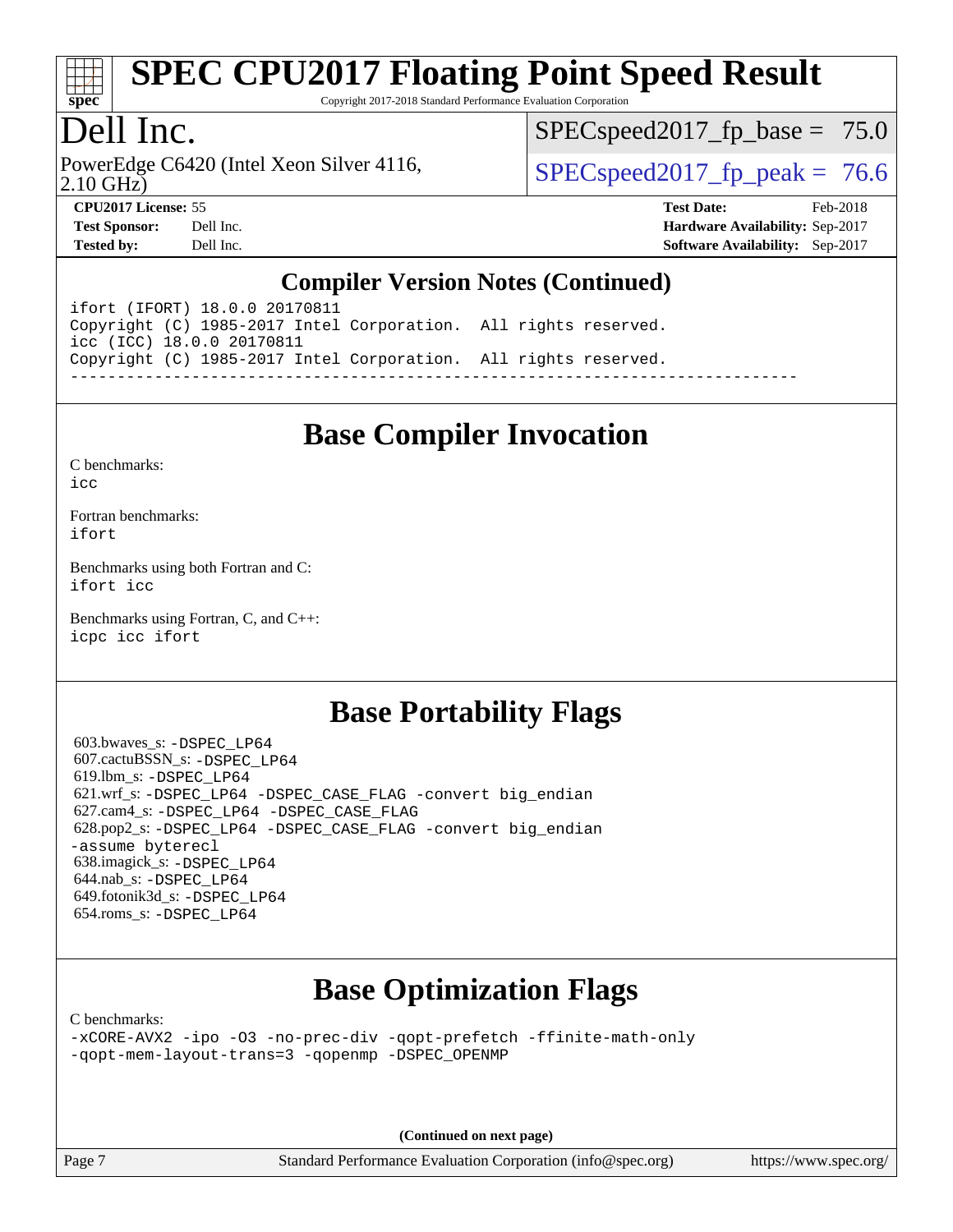

Copyright 2017-2018 Standard Performance Evaluation Corporation

# Dell Inc.

2.10 GHz) PowerEdge C6420 (Intel Xeon Silver 4116,  $\vert$  [SPECspeed2017\\_fp\\_peak =](http://www.spec.org/auto/cpu2017/Docs/result-fields.html#SPECspeed2017fppeak) 76.6

 $SPECspeed2017_fp\_base = 75.0$ 

**[CPU2017 License:](http://www.spec.org/auto/cpu2017/Docs/result-fields.html#CPU2017License)** 55 **[Test Date:](http://www.spec.org/auto/cpu2017/Docs/result-fields.html#TestDate)** Feb-2018 **[Test Sponsor:](http://www.spec.org/auto/cpu2017/Docs/result-fields.html#TestSponsor)** Dell Inc. **[Hardware Availability:](http://www.spec.org/auto/cpu2017/Docs/result-fields.html#HardwareAvailability)** Sep-2017 **[Tested by:](http://www.spec.org/auto/cpu2017/Docs/result-fields.html#Testedby)** Dell Inc. **[Software Availability:](http://www.spec.org/auto/cpu2017/Docs/result-fields.html#SoftwareAvailability)** Sep-2017

# **[Base Optimization Flags \(Continued\)](http://www.spec.org/auto/cpu2017/Docs/result-fields.html#BaseOptimizationFlags)**

[Fortran benchmarks](http://www.spec.org/auto/cpu2017/Docs/result-fields.html#Fortranbenchmarks):

[-DSPEC\\_OPENMP](http://www.spec.org/cpu2017/results/res2018q1/cpu2017-20180305-03816.flags.html#suite_FCbase_DSPEC_OPENMP) [-xCORE-AVX2](http://www.spec.org/cpu2017/results/res2018q1/cpu2017-20180305-03816.flags.html#user_FCbase_f-xCORE-AVX2) [-ipo](http://www.spec.org/cpu2017/results/res2018q1/cpu2017-20180305-03816.flags.html#user_FCbase_f-ipo) [-O3](http://www.spec.org/cpu2017/results/res2018q1/cpu2017-20180305-03816.flags.html#user_FCbase_f-O3) [-no-prec-div](http://www.spec.org/cpu2017/results/res2018q1/cpu2017-20180305-03816.flags.html#user_FCbase_f-no-prec-div) [-qopt-prefetch](http://www.spec.org/cpu2017/results/res2018q1/cpu2017-20180305-03816.flags.html#user_FCbase_f-qopt-prefetch) [-ffinite-math-only](http://www.spec.org/cpu2017/results/res2018q1/cpu2017-20180305-03816.flags.html#user_FCbase_f_finite_math_only_cb91587bd2077682c4b38af759c288ed7c732db004271a9512da14a4f8007909a5f1427ecbf1a0fb78ff2a814402c6114ac565ca162485bbcae155b5e4258871) [-qopt-mem-layout-trans=3](http://www.spec.org/cpu2017/results/res2018q1/cpu2017-20180305-03816.flags.html#user_FCbase_f-qopt-mem-layout-trans_de80db37974c74b1f0e20d883f0b675c88c3b01e9d123adea9b28688d64333345fb62bc4a798493513fdb68f60282f9a726aa07f478b2f7113531aecce732043) [-qopenmp](http://www.spec.org/cpu2017/results/res2018q1/cpu2017-20180305-03816.flags.html#user_FCbase_qopenmp_16be0c44f24f464004c6784a7acb94aca937f053568ce72f94b139a11c7c168634a55f6653758ddd83bcf7b8463e8028bb0b48b77bcddc6b78d5d95bb1df2967) [-nostandard-realloc-lhs](http://www.spec.org/cpu2017/results/res2018q1/cpu2017-20180305-03816.flags.html#user_FCbase_f_2003_std_realloc_82b4557e90729c0f113870c07e44d33d6f5a304b4f63d4c15d2d0f1fab99f5daaed73bdb9275d9ae411527f28b936061aa8b9c8f2d63842963b95c9dd6426b8a) [-align array32byte](http://www.spec.org/cpu2017/results/res2018q1/cpu2017-20180305-03816.flags.html#user_FCbase_align_array32byte_b982fe038af199962ba9a80c053b8342c548c85b40b8e86eb3cc33dee0d7986a4af373ac2d51c3f7cf710a18d62fdce2948f201cd044323541f22fc0fffc51b6)

[Benchmarks using both Fortran and C](http://www.spec.org/auto/cpu2017/Docs/result-fields.html#BenchmarksusingbothFortranandC):

```
-xCORE-AVX2 -ipo -O3 -no-prec-div -qopt-prefetch -ffinite-math-only
-qopt-mem-layout-trans=3 -qopenmp -DSPEC_OPENMP
-nostandard-realloc-lhs -align array32byte
```
[Benchmarks using Fortran, C, and C++:](http://www.spec.org/auto/cpu2017/Docs/result-fields.html#BenchmarksusingFortranCandCXX)

```
-xCORE-AVX2 -ipo -O3 -no-prec-div -qopt-prefetch -ffinite-math-only
-qopt-mem-layout-trans=3 -qopenmp -DSPEC_OPENMP
-nostandard-realloc-lhs -align array32byte
```
### **[Base Other Flags](http://www.spec.org/auto/cpu2017/Docs/result-fields.html#BaseOtherFlags)**

[C benchmarks](http://www.spec.org/auto/cpu2017/Docs/result-fields.html#Cbenchmarks):  $-m64 - std = c11$  $-m64 - std = c11$ 

[Fortran benchmarks](http://www.spec.org/auto/cpu2017/Docs/result-fields.html#Fortranbenchmarks):  $-m64$ 

[Benchmarks using both Fortran and C](http://www.spec.org/auto/cpu2017/Docs/result-fields.html#BenchmarksusingbothFortranandC):  $-m64 - std= c11$  $-m64 - std= c11$ 

[Benchmarks using Fortran, C, and C++:](http://www.spec.org/auto/cpu2017/Docs/result-fields.html#BenchmarksusingFortranCandCXX)  $-m64 - std= c11$  $-m64 - std= c11$ 

### **[Peak Compiler Invocation](http://www.spec.org/auto/cpu2017/Docs/result-fields.html#PeakCompilerInvocation)**

[C benchmarks](http://www.spec.org/auto/cpu2017/Docs/result-fields.html#Cbenchmarks):  $i$ cc

[Fortran benchmarks](http://www.spec.org/auto/cpu2017/Docs/result-fields.html#Fortranbenchmarks): [ifort](http://www.spec.org/cpu2017/results/res2018q1/cpu2017-20180305-03816.flags.html#user_FCpeak_intel_ifort_18.0_8111460550e3ca792625aed983ce982f94888b8b503583aa7ba2b8303487b4d8a21a13e7191a45c5fd58ff318f48f9492884d4413fa793fd88dd292cad7027ca)

[Benchmarks using both Fortran and C](http://www.spec.org/auto/cpu2017/Docs/result-fields.html#BenchmarksusingbothFortranandC): [ifort](http://www.spec.org/cpu2017/results/res2018q1/cpu2017-20180305-03816.flags.html#user_CC_FCpeak_intel_ifort_18.0_8111460550e3ca792625aed983ce982f94888b8b503583aa7ba2b8303487b4d8a21a13e7191a45c5fd58ff318f48f9492884d4413fa793fd88dd292cad7027ca) [icc](http://www.spec.org/cpu2017/results/res2018q1/cpu2017-20180305-03816.flags.html#user_CC_FCpeak_intel_icc_18.0_66fc1ee009f7361af1fbd72ca7dcefbb700085f36577c54f309893dd4ec40d12360134090235512931783d35fd58c0460139e722d5067c5574d8eaf2b3e37e92)

[Benchmarks using Fortran, C, and C++:](http://www.spec.org/auto/cpu2017/Docs/result-fields.html#BenchmarksusingFortranCandCXX) [icpc](http://www.spec.org/cpu2017/results/res2018q1/cpu2017-20180305-03816.flags.html#user_CC_CXX_FCpeak_intel_icpc_18.0_c510b6838c7f56d33e37e94d029a35b4a7bccf4766a728ee175e80a419847e808290a9b78be685c44ab727ea267ec2f070ec5dc83b407c0218cded6866a35d07) [icc](http://www.spec.org/cpu2017/results/res2018q1/cpu2017-20180305-03816.flags.html#user_CC_CXX_FCpeak_intel_icc_18.0_66fc1ee009f7361af1fbd72ca7dcefbb700085f36577c54f309893dd4ec40d12360134090235512931783d35fd58c0460139e722d5067c5574d8eaf2b3e37e92) [ifort](http://www.spec.org/cpu2017/results/res2018q1/cpu2017-20180305-03816.flags.html#user_CC_CXX_FCpeak_intel_ifort_18.0_8111460550e3ca792625aed983ce982f94888b8b503583aa7ba2b8303487b4d8a21a13e7191a45c5fd58ff318f48f9492884d4413fa793fd88dd292cad7027ca)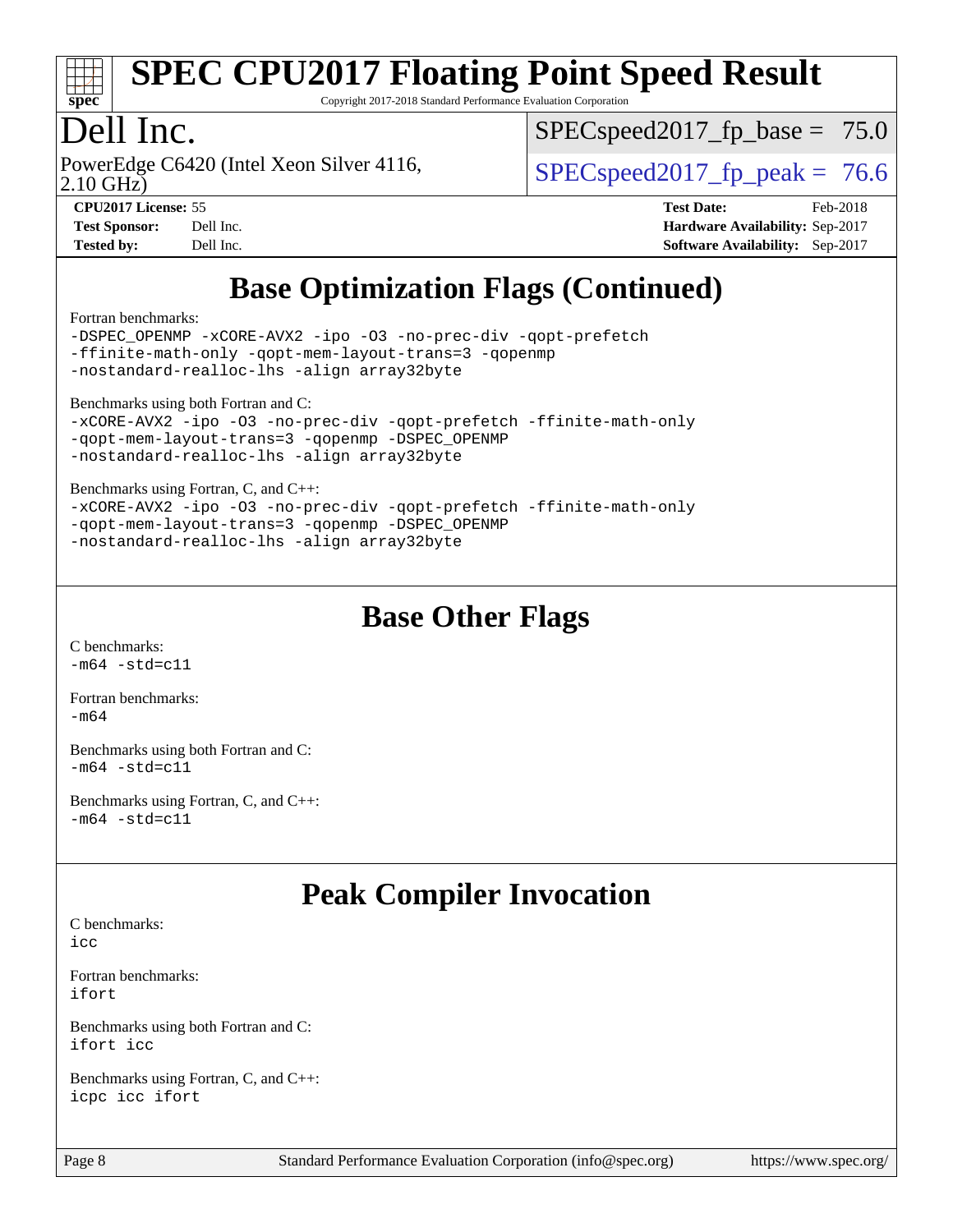

Copyright 2017-2018 Standard Performance Evaluation Corporation

# Dell Inc.

2.10 GHz) PowerEdge C6420 (Intel Xeon Silver 4116,  $\vert$  [SPECspeed2017\\_fp\\_peak =](http://www.spec.org/auto/cpu2017/Docs/result-fields.html#SPECspeed2017fppeak) 76.6

 $SPECspeed2017_fp\_base = 75.0$ 

**[Tested by:](http://www.spec.org/auto/cpu2017/Docs/result-fields.html#Testedby)** Dell Inc. **[Software Availability:](http://www.spec.org/auto/cpu2017/Docs/result-fields.html#SoftwareAvailability)** Sep-2017

**[CPU2017 License:](http://www.spec.org/auto/cpu2017/Docs/result-fields.html#CPU2017License)** 55 **[Test Date:](http://www.spec.org/auto/cpu2017/Docs/result-fields.html#TestDate)** Feb-2018 **[Test Sponsor:](http://www.spec.org/auto/cpu2017/Docs/result-fields.html#TestSponsor)** Dell Inc. **[Hardware Availability:](http://www.spec.org/auto/cpu2017/Docs/result-fields.html#HardwareAvailability)** Sep-2017

# **[Peak Portability Flags](http://www.spec.org/auto/cpu2017/Docs/result-fields.html#PeakPortabilityFlags)**

Same as Base Portability Flags

# **[Peak Optimization Flags](http://www.spec.org/auto/cpu2017/Docs/result-fields.html#PeakOptimizationFlags)**

[C benchmarks](http://www.spec.org/auto/cpu2017/Docs/result-fields.html#Cbenchmarks):

 619.lbm\_s: [-prof-gen](http://www.spec.org/cpu2017/results/res2018q1/cpu2017-20180305-03816.flags.html#user_peakPASS1_CFLAGSPASS1_LDFLAGS619_lbm_s_prof_gen_5aa4926d6013ddb2a31985c654b3eb18169fc0c6952a63635c234f711e6e63dd76e94ad52365559451ec499a2cdb89e4dc58ba4c67ef54ca681ffbe1461d6b36)(pass 1) [-prof-use](http://www.spec.org/cpu2017/results/res2018q1/cpu2017-20180305-03816.flags.html#user_peakPASS2_CFLAGSPASS2_LDFLAGS619_lbm_s_prof_use_1a21ceae95f36a2b53c25747139a6c16ca95bd9def2a207b4f0849963b97e94f5260e30a0c64f4bb623698870e679ca08317ef8150905d41bd88c6f78df73f19)(pass 2) [-O2](http://www.spec.org/cpu2017/results/res2018q1/cpu2017-20180305-03816.flags.html#user_peakPASS1_COPTIMIZE619_lbm_s_f-O2) [-xCORE-AVX2](http://www.spec.org/cpu2017/results/res2018q1/cpu2017-20180305-03816.flags.html#user_peakPASS2_COPTIMIZE619_lbm_s_f-xCORE-AVX2) [-qopt-prefetch](http://www.spec.org/cpu2017/results/res2018q1/cpu2017-20180305-03816.flags.html#user_peakPASS1_COPTIMIZEPASS2_COPTIMIZE619_lbm_s_f-qopt-prefetch) [-ipo](http://www.spec.org/cpu2017/results/res2018q1/cpu2017-20180305-03816.flags.html#user_peakPASS2_COPTIMIZE619_lbm_s_f-ipo) [-O3](http://www.spec.org/cpu2017/results/res2018q1/cpu2017-20180305-03816.flags.html#user_peakPASS2_COPTIMIZE619_lbm_s_f-O3) [-ffinite-math-only](http://www.spec.org/cpu2017/results/res2018q1/cpu2017-20180305-03816.flags.html#user_peakPASS1_COPTIMIZEPASS2_COPTIMIZE619_lbm_s_f_finite_math_only_cb91587bd2077682c4b38af759c288ed7c732db004271a9512da14a4f8007909a5f1427ecbf1a0fb78ff2a814402c6114ac565ca162485bbcae155b5e4258871) [-no-prec-div](http://www.spec.org/cpu2017/results/res2018q1/cpu2017-20180305-03816.flags.html#user_peakPASS2_COPTIMIZE619_lbm_s_f-no-prec-div) [-qopt-mem-layout-trans=3](http://www.spec.org/cpu2017/results/res2018q1/cpu2017-20180305-03816.flags.html#user_peakPASS1_COPTIMIZEPASS2_COPTIMIZE619_lbm_s_f-qopt-mem-layout-trans_de80db37974c74b1f0e20d883f0b675c88c3b01e9d123adea9b28688d64333345fb62bc4a798493513fdb68f60282f9a726aa07f478b2f7113531aecce732043) [-DSPEC\\_SUPPRESS\\_OPENMP](http://www.spec.org/cpu2017/results/res2018q1/cpu2017-20180305-03816.flags.html#suite_peakPASS1_COPTIMIZE619_lbm_s_DSPEC_SUPPRESS_OPENMP) [-qopenmp](http://www.spec.org/cpu2017/results/res2018q1/cpu2017-20180305-03816.flags.html#user_peakPASS2_COPTIMIZE619_lbm_s_qopenmp_16be0c44f24f464004c6784a7acb94aca937f053568ce72f94b139a11c7c168634a55f6653758ddd83bcf7b8463e8028bb0b48b77bcddc6b78d5d95bb1df2967) [-DSPEC\\_OPENMP](http://www.spec.org/cpu2017/results/res2018q1/cpu2017-20180305-03816.flags.html#suite_peakPASS2_COPTIMIZE619_lbm_s_DSPEC_OPENMP)

```
 638.imagick_s: -xCORE-AVX2 -ipo -O3 -no-prec-div -qopt-prefetch
-ffinite-math-only -qopt-mem-layout-trans=3 -qopenmp
-DSPEC_OPENMP
```
644.nab\_s: Same as 638.imagick\_s

[Fortran benchmarks](http://www.spec.org/auto/cpu2017/Docs/result-fields.html#Fortranbenchmarks): [-prof-gen](http://www.spec.org/cpu2017/results/res2018q1/cpu2017-20180305-03816.flags.html#user_FCpeak_prof_gen_5aa4926d6013ddb2a31985c654b3eb18169fc0c6952a63635c234f711e6e63dd76e94ad52365559451ec499a2cdb89e4dc58ba4c67ef54ca681ffbe1461d6b36)(pass 1) [-prof-use](http://www.spec.org/cpu2017/results/res2018q1/cpu2017-20180305-03816.flags.html#user_FCpeak_prof_use_1a21ceae95f36a2b53c25747139a6c16ca95bd9def2a207b4f0849963b97e94f5260e30a0c64f4bb623698870e679ca08317ef8150905d41bd88c6f78df73f19)(pass 2) [-DSPEC\\_SUPPRESS\\_OPENMP](http://www.spec.org/cpu2017/results/res2018q1/cpu2017-20180305-03816.flags.html#suite_FCpeak_DSPEC_SUPPRESS_OPENMP) [-DSPEC\\_OPENMP](http://www.spec.org/cpu2017/results/res2018q1/cpu2017-20180305-03816.flags.html#suite_FCpeak_DSPEC_OPENMP) [-O2](http://www.spec.org/cpu2017/results/res2018q1/cpu2017-20180305-03816.flags.html#user_FCpeak_f-O2) [-xCORE-AVX2](http://www.spec.org/cpu2017/results/res2018q1/cpu2017-20180305-03816.flags.html#user_FCpeak_f-xCORE-AVX2) [-qopt-prefetch](http://www.spec.org/cpu2017/results/res2018q1/cpu2017-20180305-03816.flags.html#user_FCpeak_f-qopt-prefetch) [-ipo](http://www.spec.org/cpu2017/results/res2018q1/cpu2017-20180305-03816.flags.html#user_FCpeak_f-ipo) [-O3](http://www.spec.org/cpu2017/results/res2018q1/cpu2017-20180305-03816.flags.html#user_FCpeak_f-O3) [-ffinite-math-only](http://www.spec.org/cpu2017/results/res2018q1/cpu2017-20180305-03816.flags.html#user_FCpeak_f_finite_math_only_cb91587bd2077682c4b38af759c288ed7c732db004271a9512da14a4f8007909a5f1427ecbf1a0fb78ff2a814402c6114ac565ca162485bbcae155b5e4258871) [-no-prec-div](http://www.spec.org/cpu2017/results/res2018q1/cpu2017-20180305-03816.flags.html#user_FCpeak_f-no-prec-div) [-qopt-mem-layout-trans=3](http://www.spec.org/cpu2017/results/res2018q1/cpu2017-20180305-03816.flags.html#user_FCpeak_f-qopt-mem-layout-trans_de80db37974c74b1f0e20d883f0b675c88c3b01e9d123adea9b28688d64333345fb62bc4a798493513fdb68f60282f9a726aa07f478b2f7113531aecce732043) [-qopenmp](http://www.spec.org/cpu2017/results/res2018q1/cpu2017-20180305-03816.flags.html#user_FCpeak_qopenmp_16be0c44f24f464004c6784a7acb94aca937f053568ce72f94b139a11c7c168634a55f6653758ddd83bcf7b8463e8028bb0b48b77bcddc6b78d5d95bb1df2967) [-nostandard-realloc-lhs](http://www.spec.org/cpu2017/results/res2018q1/cpu2017-20180305-03816.flags.html#user_FCpeak_f_2003_std_realloc_82b4557e90729c0f113870c07e44d33d6f5a304b4f63d4c15d2d0f1fab99f5daaed73bdb9275d9ae411527f28b936061aa8b9c8f2d63842963b95c9dd6426b8a) [-align array32byte](http://www.spec.org/cpu2017/results/res2018q1/cpu2017-20180305-03816.flags.html#user_FCpeak_align_array32byte_b982fe038af199962ba9a80c053b8342c548c85b40b8e86eb3cc33dee0d7986a4af373ac2d51c3f7cf710a18d62fdce2948f201cd044323541f22fc0fffc51b6)

[Benchmarks using both Fortran and C](http://www.spec.org/auto/cpu2017/Docs/result-fields.html#BenchmarksusingbothFortranandC):

 621.wrf\_s: [-prof-gen](http://www.spec.org/cpu2017/results/res2018q1/cpu2017-20180305-03816.flags.html#user_peakPASS1_CFLAGSPASS1_FFLAGSPASS1_LDFLAGS621_wrf_s_prof_gen_5aa4926d6013ddb2a31985c654b3eb18169fc0c6952a63635c234f711e6e63dd76e94ad52365559451ec499a2cdb89e4dc58ba4c67ef54ca681ffbe1461d6b36)(pass 1) [-prof-use](http://www.spec.org/cpu2017/results/res2018q1/cpu2017-20180305-03816.flags.html#user_peakPASS2_CFLAGSPASS2_FFLAGSPASS2_LDFLAGS621_wrf_s_prof_use_1a21ceae95f36a2b53c25747139a6c16ca95bd9def2a207b4f0849963b97e94f5260e30a0c64f4bb623698870e679ca08317ef8150905d41bd88c6f78df73f19)(pass 2) [-O2](http://www.spec.org/cpu2017/results/res2018q1/cpu2017-20180305-03816.flags.html#user_peakPASS1_COPTIMIZEPASS1_FOPTIMIZE621_wrf_s_f-O2) [-xCORE-AVX2](http://www.spec.org/cpu2017/results/res2018q1/cpu2017-20180305-03816.flags.html#user_peakPASS2_COPTIMIZEPASS2_FOPTIMIZE621_wrf_s_f-xCORE-AVX2) [-qopt-prefetch](http://www.spec.org/cpu2017/results/res2018q1/cpu2017-20180305-03816.flags.html#user_peakPASS1_COPTIMIZEPASS1_FOPTIMIZEPASS2_COPTIMIZEPASS2_FOPTIMIZE621_wrf_s_f-qopt-prefetch) [-ipo](http://www.spec.org/cpu2017/results/res2018q1/cpu2017-20180305-03816.flags.html#user_peakPASS2_COPTIMIZEPASS2_FOPTIMIZE621_wrf_s_f-ipo) [-O3](http://www.spec.org/cpu2017/results/res2018q1/cpu2017-20180305-03816.flags.html#user_peakPASS2_COPTIMIZEPASS2_FOPTIMIZE621_wrf_s_f-O3) [-ffinite-math-only](http://www.spec.org/cpu2017/results/res2018q1/cpu2017-20180305-03816.flags.html#user_peakPASS1_COPTIMIZEPASS1_FOPTIMIZEPASS2_COPTIMIZEPASS2_FOPTIMIZE621_wrf_s_f_finite_math_only_cb91587bd2077682c4b38af759c288ed7c732db004271a9512da14a4f8007909a5f1427ecbf1a0fb78ff2a814402c6114ac565ca162485bbcae155b5e4258871) [-no-prec-div](http://www.spec.org/cpu2017/results/res2018q1/cpu2017-20180305-03816.flags.html#user_peakPASS2_COPTIMIZEPASS2_FOPTIMIZE621_wrf_s_f-no-prec-div) [-qopt-mem-layout-trans=3](http://www.spec.org/cpu2017/results/res2018q1/cpu2017-20180305-03816.flags.html#user_peakPASS1_COPTIMIZEPASS1_FOPTIMIZEPASS2_COPTIMIZEPASS2_FOPTIMIZE621_wrf_s_f-qopt-mem-layout-trans_de80db37974c74b1f0e20d883f0b675c88c3b01e9d123adea9b28688d64333345fb62bc4a798493513fdb68f60282f9a726aa07f478b2f7113531aecce732043) [-DSPEC\\_SUPPRESS\\_OPENMP](http://www.spec.org/cpu2017/results/res2018q1/cpu2017-20180305-03816.flags.html#suite_peakPASS1_COPTIMIZEPASS1_FOPTIMIZE621_wrf_s_DSPEC_SUPPRESS_OPENMP) [-qopenmp](http://www.spec.org/cpu2017/results/res2018q1/cpu2017-20180305-03816.flags.html#user_peakPASS2_COPTIMIZEPASS2_FOPTIMIZE621_wrf_s_qopenmp_16be0c44f24f464004c6784a7acb94aca937f053568ce72f94b139a11c7c168634a55f6653758ddd83bcf7b8463e8028bb0b48b77bcddc6b78d5d95bb1df2967) [-DSPEC\\_OPENMP](http://www.spec.org/cpu2017/results/res2018q1/cpu2017-20180305-03816.flags.html#suite_peakPASS2_COPTIMIZEPASS2_FOPTIMIZE621_wrf_s_DSPEC_OPENMP) [-nostandard-realloc-lhs](http://www.spec.org/cpu2017/results/res2018q1/cpu2017-20180305-03816.flags.html#user_peakEXTRA_FOPTIMIZE621_wrf_s_f_2003_std_realloc_82b4557e90729c0f113870c07e44d33d6f5a304b4f63d4c15d2d0f1fab99f5daaed73bdb9275d9ae411527f28b936061aa8b9c8f2d63842963b95c9dd6426b8a) [-align array32byte](http://www.spec.org/cpu2017/results/res2018q1/cpu2017-20180305-03816.flags.html#user_peakEXTRA_FOPTIMIZE621_wrf_s_align_array32byte_b982fe038af199962ba9a80c053b8342c548c85b40b8e86eb3cc33dee0d7986a4af373ac2d51c3f7cf710a18d62fdce2948f201cd044323541f22fc0fffc51b6)

 627.cam4\_s: [-xCORE-AVX2](http://www.spec.org/cpu2017/results/res2018q1/cpu2017-20180305-03816.flags.html#user_peakCOPTIMIZEFOPTIMIZE627_cam4_s_f-xCORE-AVX2) [-ipo](http://www.spec.org/cpu2017/results/res2018q1/cpu2017-20180305-03816.flags.html#user_peakCOPTIMIZEFOPTIMIZE627_cam4_s_f-ipo) [-O3](http://www.spec.org/cpu2017/results/res2018q1/cpu2017-20180305-03816.flags.html#user_peakCOPTIMIZEFOPTIMIZE627_cam4_s_f-O3) [-no-prec-div](http://www.spec.org/cpu2017/results/res2018q1/cpu2017-20180305-03816.flags.html#user_peakCOPTIMIZEFOPTIMIZE627_cam4_s_f-no-prec-div) [-qopt-prefetch](http://www.spec.org/cpu2017/results/res2018q1/cpu2017-20180305-03816.flags.html#user_peakCOPTIMIZEFOPTIMIZE627_cam4_s_f-qopt-prefetch) [-ffinite-math-only](http://www.spec.org/cpu2017/results/res2018q1/cpu2017-20180305-03816.flags.html#user_peakCOPTIMIZEFOPTIMIZE627_cam4_s_f_finite_math_only_cb91587bd2077682c4b38af759c288ed7c732db004271a9512da14a4f8007909a5f1427ecbf1a0fb78ff2a814402c6114ac565ca162485bbcae155b5e4258871) [-qopt-mem-layout-trans=3](http://www.spec.org/cpu2017/results/res2018q1/cpu2017-20180305-03816.flags.html#user_peakCOPTIMIZEFOPTIMIZE627_cam4_s_f-qopt-mem-layout-trans_de80db37974c74b1f0e20d883f0b675c88c3b01e9d123adea9b28688d64333345fb62bc4a798493513fdb68f60282f9a726aa07f478b2f7113531aecce732043) [-qopenmp](http://www.spec.org/cpu2017/results/res2018q1/cpu2017-20180305-03816.flags.html#user_peakCOPTIMIZEFOPTIMIZE627_cam4_s_qopenmp_16be0c44f24f464004c6784a7acb94aca937f053568ce72f94b139a11c7c168634a55f6653758ddd83bcf7b8463e8028bb0b48b77bcddc6b78d5d95bb1df2967) [-DSPEC\\_OPENMP](http://www.spec.org/cpu2017/results/res2018q1/cpu2017-20180305-03816.flags.html#suite_peakCOPTIMIZEFOPTIMIZE627_cam4_s_DSPEC_OPENMP) [-nostandard-realloc-lhs](http://www.spec.org/cpu2017/results/res2018q1/cpu2017-20180305-03816.flags.html#user_peakEXTRA_FOPTIMIZE627_cam4_s_f_2003_std_realloc_82b4557e90729c0f113870c07e44d33d6f5a304b4f63d4c15d2d0f1fab99f5daaed73bdb9275d9ae411527f28b936061aa8b9c8f2d63842963b95c9dd6426b8a) [-align array32byte](http://www.spec.org/cpu2017/results/res2018q1/cpu2017-20180305-03816.flags.html#user_peakEXTRA_FOPTIMIZE627_cam4_s_align_array32byte_b982fe038af199962ba9a80c053b8342c548c85b40b8e86eb3cc33dee0d7986a4af373ac2d51c3f7cf710a18d62fdce2948f201cd044323541f22fc0fffc51b6)

628.pop2\_s: Same as 621.wrf\_s

```
Benchmarks using Fortran, C, and C++: 
-prof-gen(pass 1) -prof-use(pass 2) -O2 -xCORE-AVX2 -qopt-prefetch
-ipo -O3 -ffinite-math-only -no-prec-div -qopt-mem-layout-trans=3
-DSPEC_SUPPRESS_OPENMP -qopenmp -DSPEC_OPENMP -nostandard-realloc-lhs
-align array32byte
```